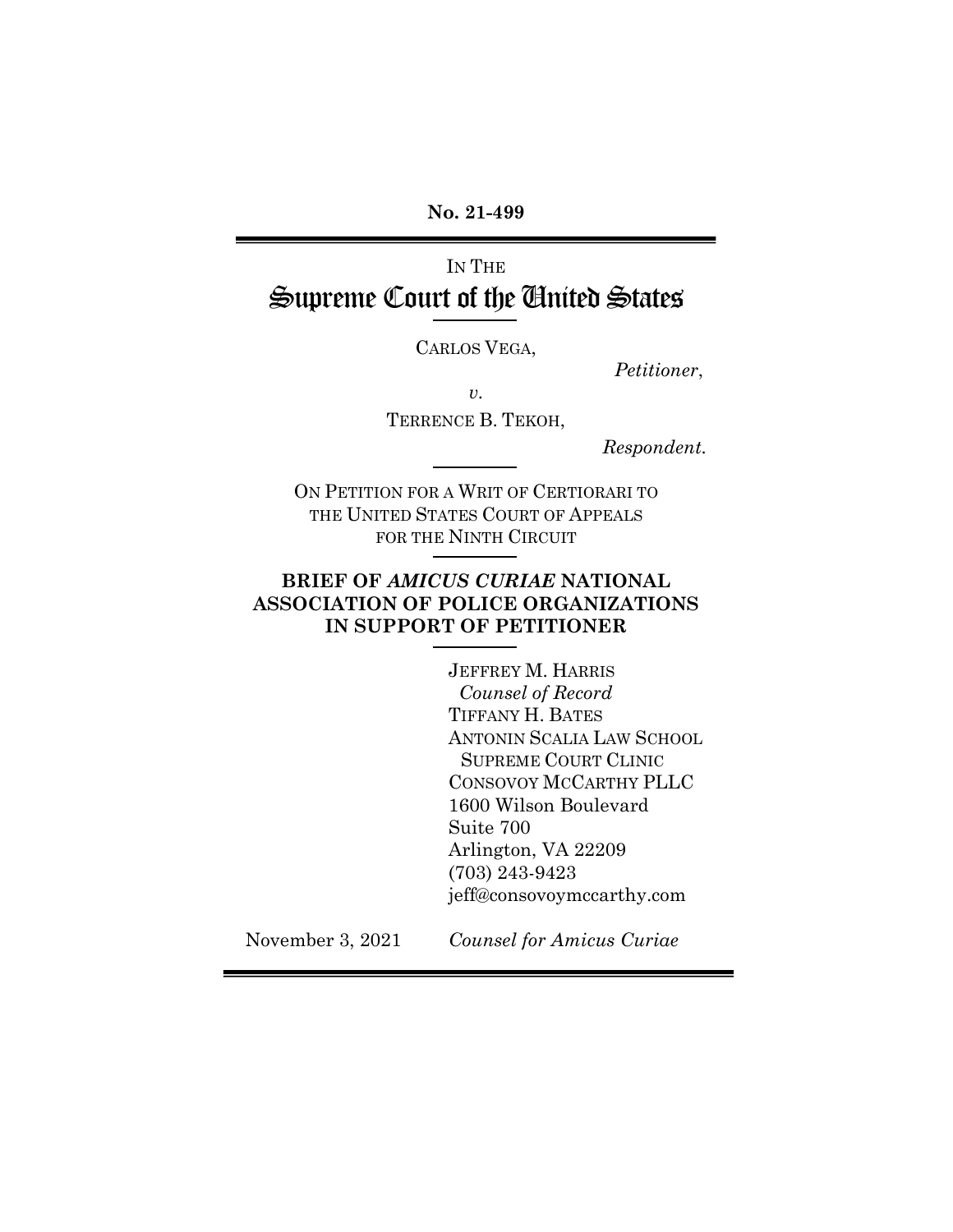## **TABLE OF CONTENTS**

|                                 | INTEREST OF AMICUS CURIAE 1                                                                                                                                            |                                                                                                                                                     |  |
|---------------------------------|------------------------------------------------------------------------------------------------------------------------------------------------------------------------|-----------------------------------------------------------------------------------------------------------------------------------------------------|--|
| INTRODUCTION AND SUMMARY OF THE |                                                                                                                                                                        |                                                                                                                                                     |  |
|                                 |                                                                                                                                                                        |                                                                                                                                                     |  |
| I.                              | If left uncorrected, the Ninth Circuit's<br>opinion allowing broad Section 1983<br>liability for <i>Miranda</i> violations will<br>harm law enforcement and the public |                                                                                                                                                     |  |
|                                 | $\mathsf{A}$ .                                                                                                                                                         | Extending Section 1983 liability to<br>Miranda violations will over-deter<br>law enforcement and hinder                                             |  |
|                                 | $\mathbf{B}$ .                                                                                                                                                         | Extending Section 1983 liability<br>to <i>Miranda</i> violations will<br>overwhelm police budgets and hinder<br>departments' ability to recruit and |  |
| II.                             | Exclusion is a "complete and sufficient"<br>remedy for <i>Miranda</i> violations 12                                                                                    |                                                                                                                                                     |  |
|                                 |                                                                                                                                                                        |                                                                                                                                                     |  |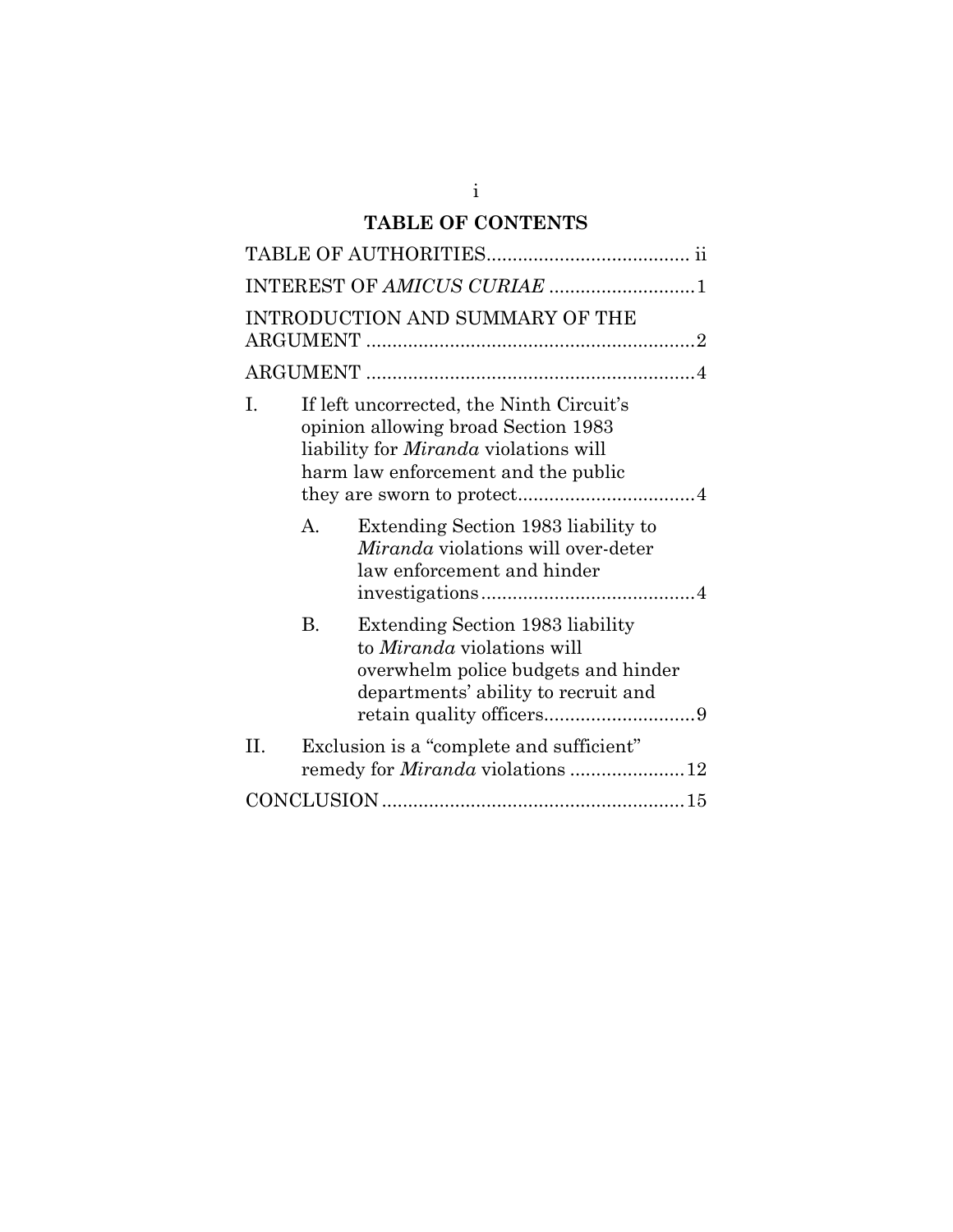## **TABLE OF AUTHORITIES**

## **CASES**

| Barr v. Mateo,           |
|--------------------------|
| Berkemer v. McCarty,     |
| Briscoe v. Lahue,        |
| Chavez v. Martinez,      |
| Duncan v. Nelson,        |
| Harlow v. Fitzgerald,    |
| Maryland v. Shatzer,     |
| Miranda v. Arizona,      |
| Newton v. Rumery,        |
| Oregon v. Elstad,        |
| Scheuer v. Rhodes,       |
| United States v. Patane, |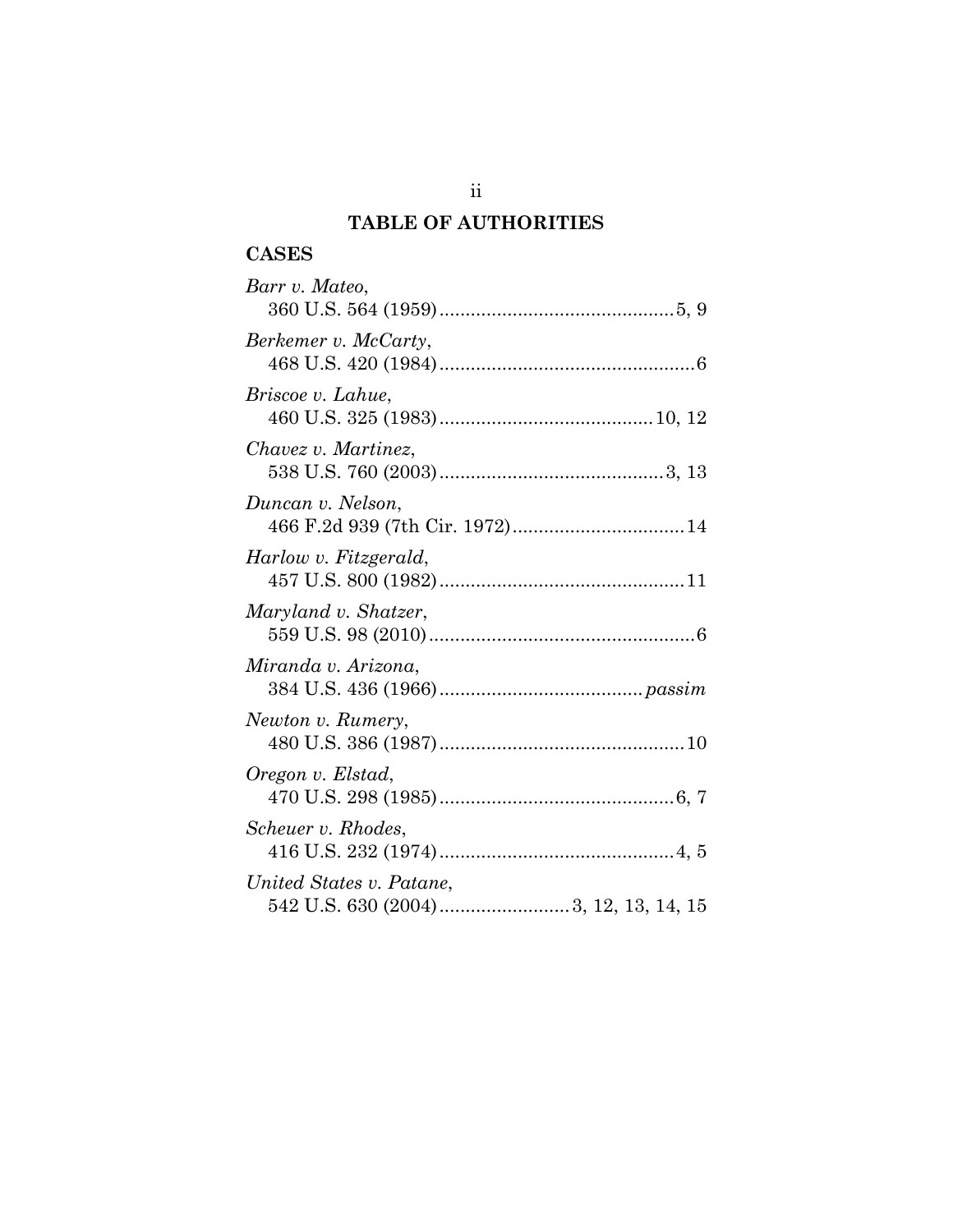## **STATUTES**

| <b>OTHER AUTHORITIES</b>                                                                                                                                                         |  |  |  |
|----------------------------------------------------------------------------------------------------------------------------------------------------------------------------------|--|--|--|
| Theodore Eisenberg & Stewart Schwab,<br>The Reality of Constitutional Tort Litigation,                                                                                           |  |  |  |
| Larry K. Gaines, Victor E. Kappeler, & Zachary<br>A. Powell, Policing in America (9th ed. 2021)11                                                                                |  |  |  |
| Martin R. Gardner, Section 1983 Actions<br>Under Miranda: A Critical View of the<br><i>Right to Avoid Interrogation, 30 Am.</i>                                                  |  |  |  |
| Erika Harrell & Elizabeth Davis, Contact Between<br>Police and the Public-Statistical Tables, Dep't of                                                                           |  |  |  |
| Jacquelyn Kuhens, The Newest Constitutional<br><i>Right-The Right to Miranda Warnings, Fed.</i>                                                                                  |  |  |  |
| Philip M. Stinson Sr. & Steven L. Brewer Jr.,<br>Federal Civil Rights Litigation Pursuant<br>to 42 U.S.C. $$1983$ as a Correlate of<br><i>Police Crime, 30 Crim. Just. Pol'y</i> |  |  |  |
| Michael P. Stone & Marc Berger, Civil Rights<br>Liability for Intentional Violations of Miranda<br>Part One: Liability Considerations, 7 AELE                                    |  |  |  |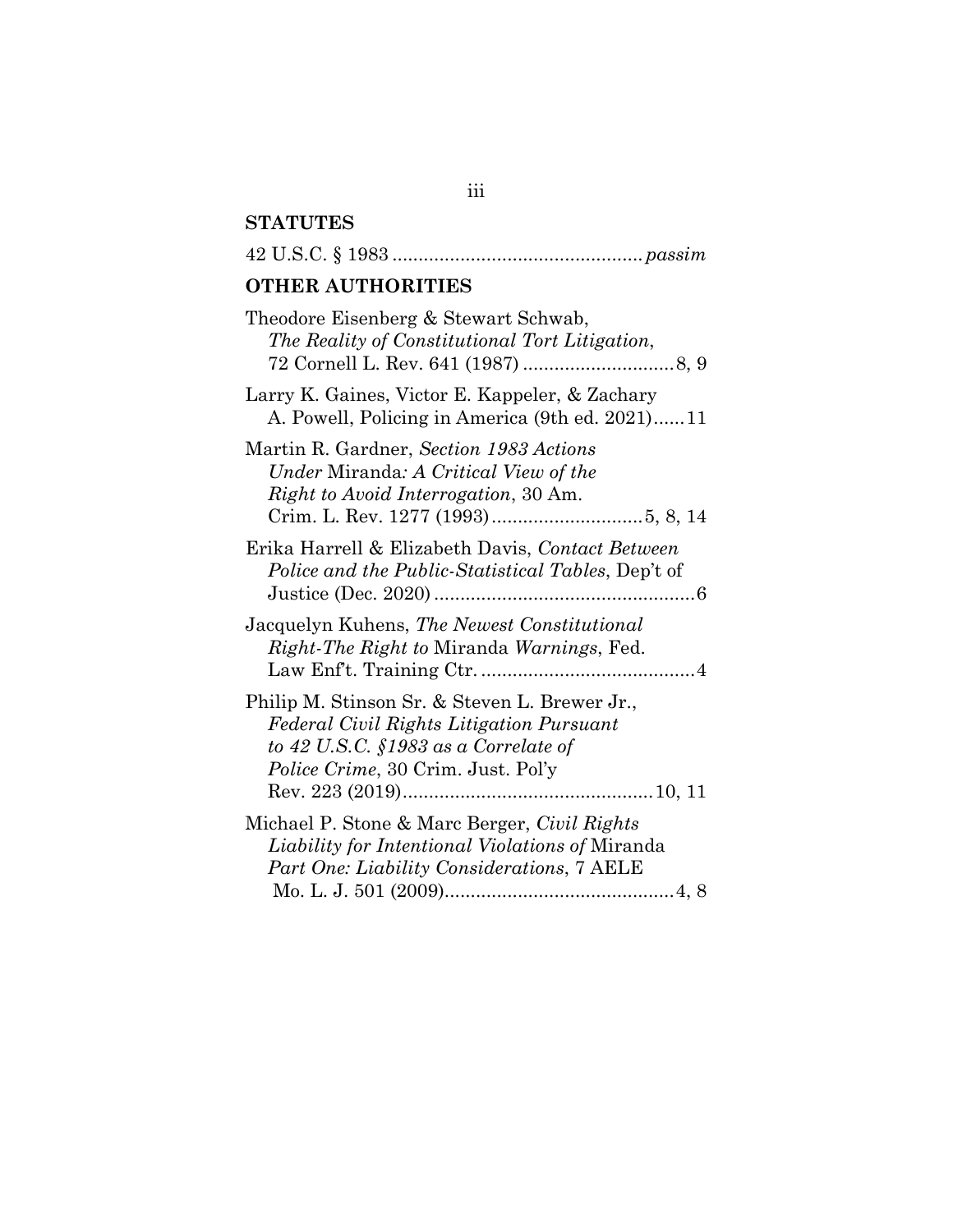Amelia Thomson-DeVeaux, Laura Bronner & Damini Sharma, *Cities Spend Millions on Police Misconduct Every Year. Here's Why It's So Difficult to Hold Departments Accountable*, FiveThirtyEight (Feb. 22, 2021),..........................11 United States Courts, *Over Two Decades, Civil* 

*Rights Cases Rise 27 Percent* (June 9, 2014)........11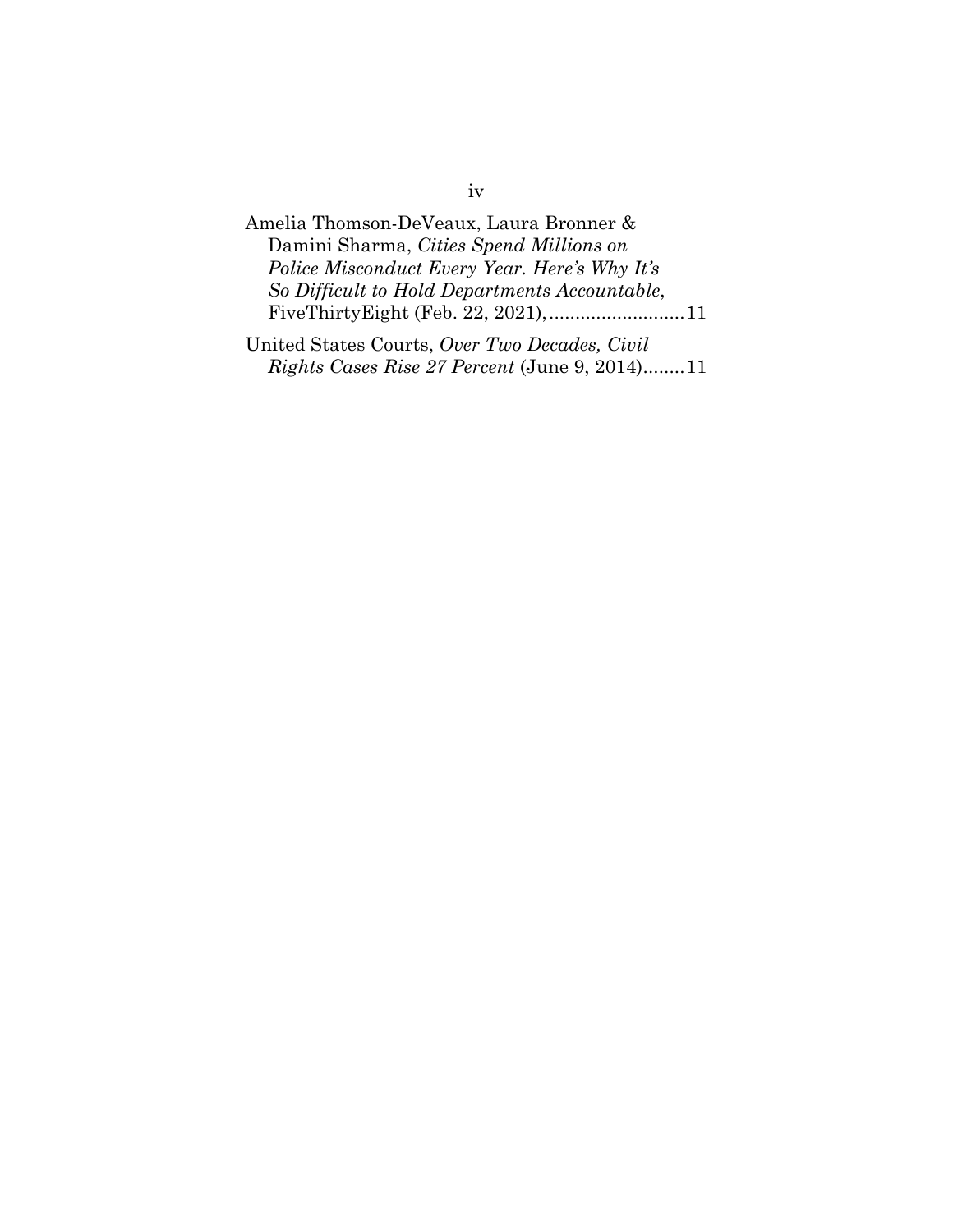#### **INTEREST OF** *AMICUS CURIAE***[1](#page-5-0)**

The National Association of Police Organizations (NAPO) is a coalition of police units and associations from across the United States. It was organized for the purpose of advancing the interests of America's law enforcement officers. Founded in 1978, NAPO is the strongest unified voice supporting law enforcement in the country. NAPO represents over 1,000 police units and associations, over 241,000 sworn law enforcement officers, and more than 100,000 citizens who share common dedication to fair and effective law enforcement. NAPO often appears as *amicus curiae* in cases of special importance.

*Amicus* has a strong interest in this case because the Ninth Circuit's opinion exposes *Amicus*' members to additional and unwarranted 42 U.S.C. § 1983 suits. Law enforcement officers depend on the courts to protect them from the burdens of personal-liability lawsuits. If the Ninth Circuit's decision is allowed to stand—under which officers may be held liable for a court's subsequent admittance of unwarned statements—law enforcement will think twice before aggressively investigating crimes and questioning potential suspects. This is a dangerous result for

<span id="page-5-0"></span><sup>1</sup> Pursuant to this Court's Rule 37.6, counsel for *amicus curiae* certify that this brief was not authored in whole or in part by counsel for any party and that no person or entity other than *amicus* curiae or its counsel has made a monetary contribution to the preparation or submission of this brief. Parties received timely notice of this brief and have consented to its filing.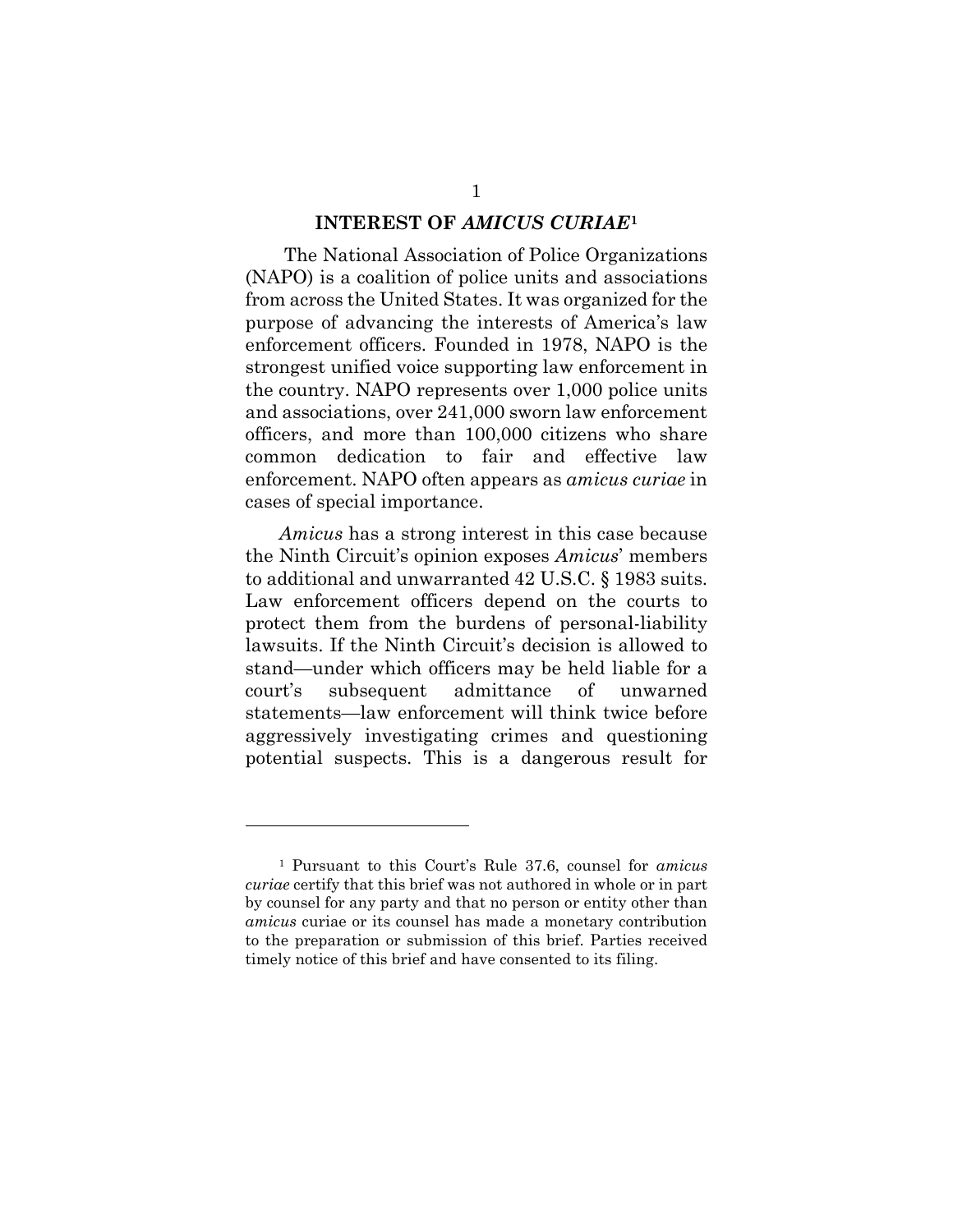officers and the public. *Amicus* thus urges the court to grant the petition.

#### **INTRODUCTION AND SUMMARY OF THE ARGUMENT**

This case presents the question whether a *Miranda* violation alone can give rise to Section 1983 liability. *See Miranda v. Arizona*, 384 U.S. 436 (1966). The Ninth Circuit erroneously determined that it could. That decision is untenable. If left uncorrected, the Ninth Circuit's opinion—authorizing broad Section 1983 liability for *Miranda* violations—will harm law enforcement and the public they are sworn to protect.

Extending Section 1983 to *Miranda* violations would result in a host of substantial consequences for police departments and their officers. First, this new liability would over-deter and distract officers from conducting efficient and effective investigations. Second, extending liability to *Miranda* violations would increase costs to police departments and the municipalities that indemnify them. Those costs will, in turn, reduce vital department resources and discourage talented candidates from joining and staying on the force.

Those costs are especially unnecessary given the serious, effective, and less-burdensome remedy already available—the exclusion of un-*Mirandized*  statements at trial. At its core, "*Miranda* is a procedural safeguard and the remedy for its violation is exclusion, not a  $\S$  1983 action." Pet. App. 95(a) (Bumatay, J., dissenting from denial of rehearing en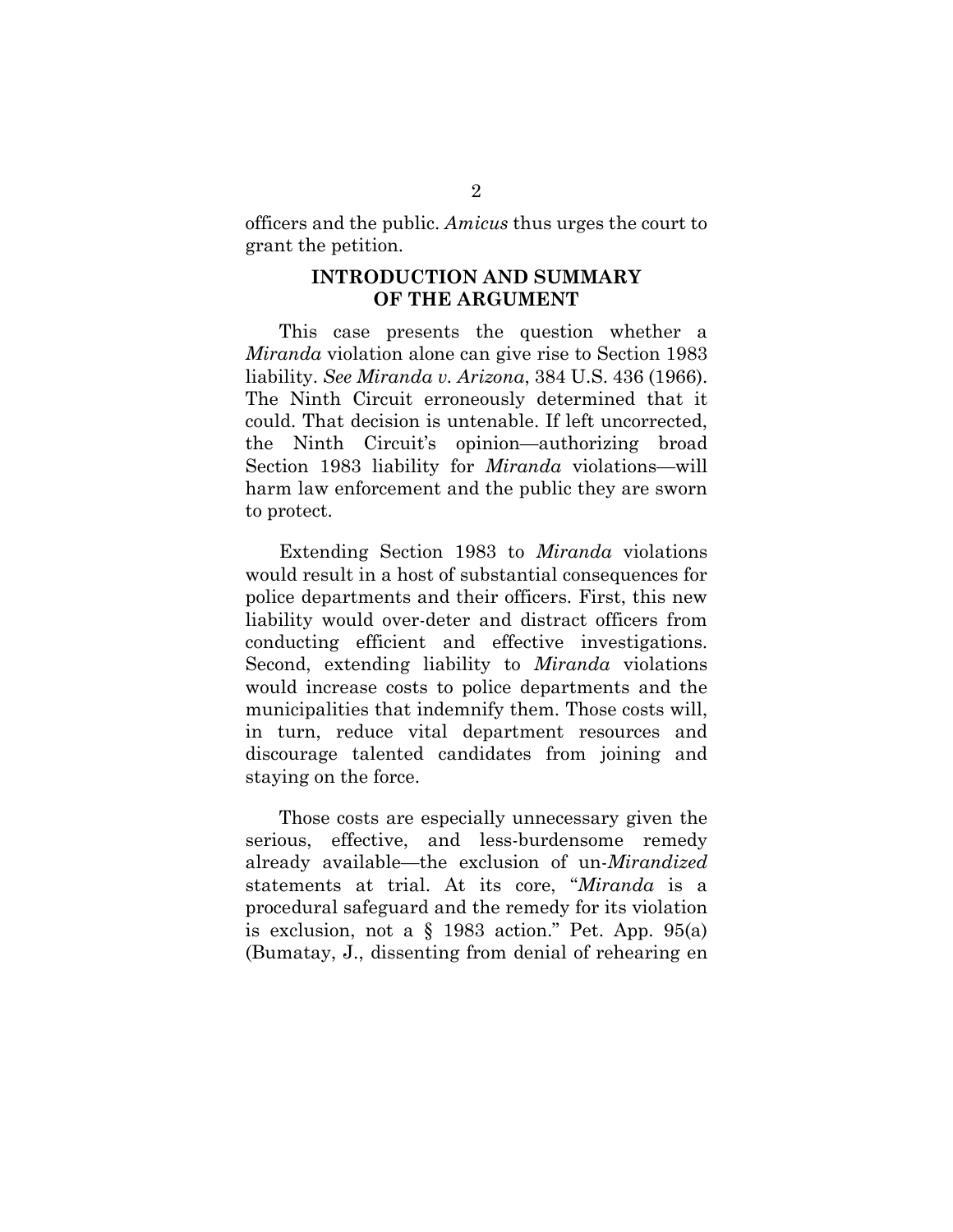banc). This Court "established the *Miranda* exclusionary rule as a prophylactic measure to prevent violations of the right protected by the text of the Self–Incrimination Clause—the admission into evidence in a criminal case of confessions obtained through coercive custodial questioning." *Chavez v. Martinez*, 538 U.S. 760, 772 (2003) (plurality op.). Although *Miranda*'s exclusionary rule is an important prophylactic "[r]ule[] designed to safeguard a constitutional right," it is not a "constitutional right itself." *Id.* It thus "cannot be grounds for a § 1983 action." *Id.* Only a freestanding "right[] . . . secured by the Constitution," 42 U.S.C. § 1983, can supply the basis for such an action.

Indeed, *Miranda* is a rule of exclusion and "police do not violate a suspect's constitutional rights (or the *Miranda* rule) by negligent or even deliberate failures to provide the suspect with the full panoply of warnings prescribed by *Miranda*." *United States v. Patane*, 542 U.S. 630, 641 (2004) (plurality op.). Instead, "[p]otential violations occur, if at all, only upon the admission of unwarned statements into evidence at trial." *Id.* "[A]t that point, '[t]he exclusion of unwarned statements ... is a complete and sufficient remedy' for any perceived *Miranda* violation." *Id.* at 641-42. In light of that remedy, and given the added social costs to police officers and the public, the expansion of Section 1983 liability cannot be justified.

The Court should grant the petition and reverse the decision below.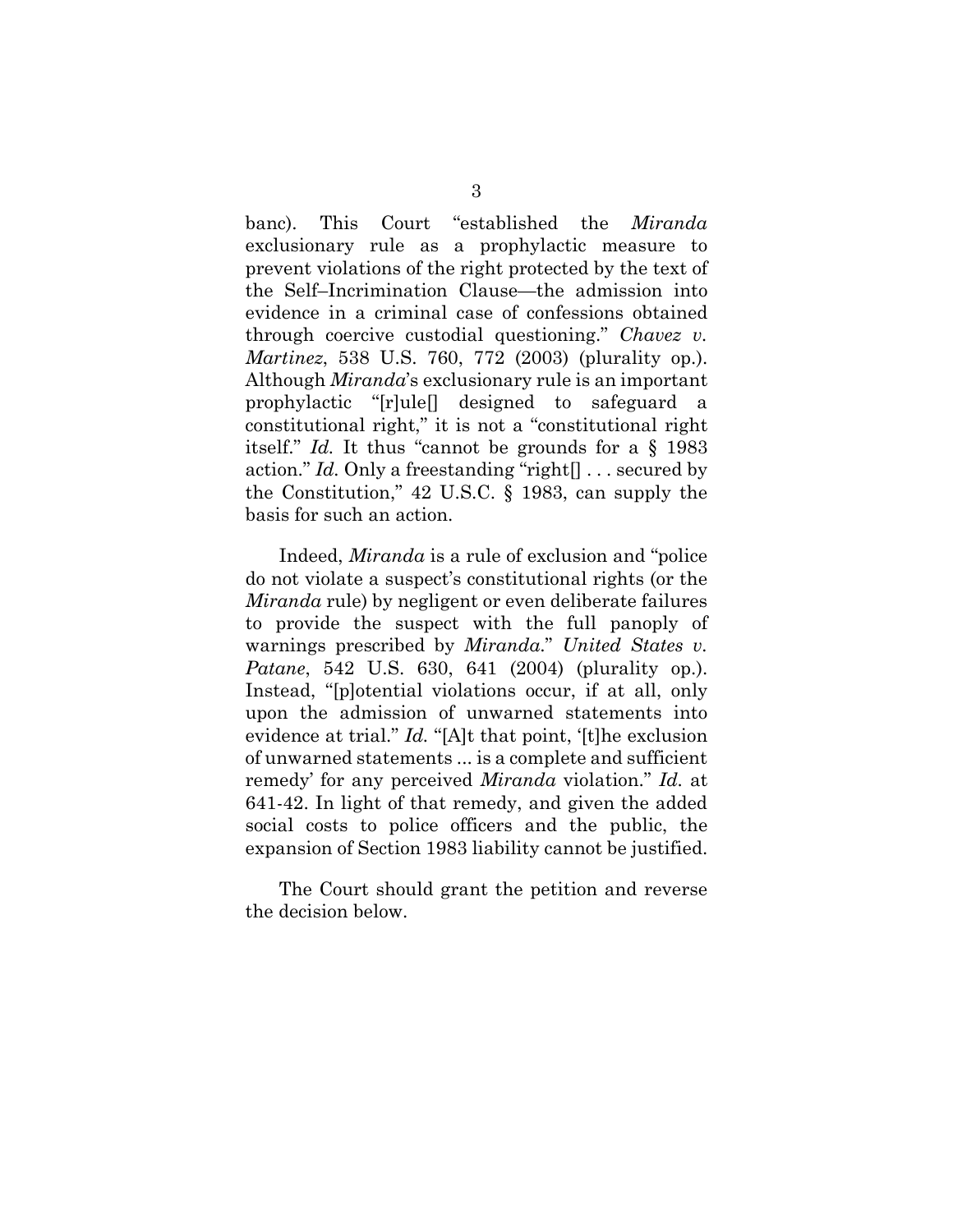#### **ARGUMENT**

**I. If left uncorrected, the Ninth Circuit's opinion allowing broad Section 1983 liability for** *Miranda* **violations will harm law enforcement and the public they are sworn to protect.**

#### **A. Extending Section 1983 liability to**  *Miranda* **violations will over-deter law enforcement and hinder investigations.**

Extending Section 1983 liability to *Miranda*  violations would have significant consequences for police departments. Chief among them, the threat of additional liability would over-deter and distract officers from efficiently questioning suspects, making investigations less effective. That is a dangerous result for the public.

This Court has long recognized that threats of personal liability against government officials performing job-related duties threaten the public good. From the start, the common law "recognized the necessity of permitting officials to perform their official functions free from the threat of suits for personal liability." *Scheuer v. Rhodes*, 416 U.S. 232, 239 (1974). That immunity rested on two principles: "(1) the injustice, particularly in the absence of bad faith, of subjecting to liability an officer who is required, by the legal obligations of his position, to exercise discretion; [and] (2) the danger that the threat of such liability would deter his willingness to execute his office with the decisiveness and the judgment required by the public good." *Id.* at 239-40. Of course, "[i]mplicit in the idea that officials have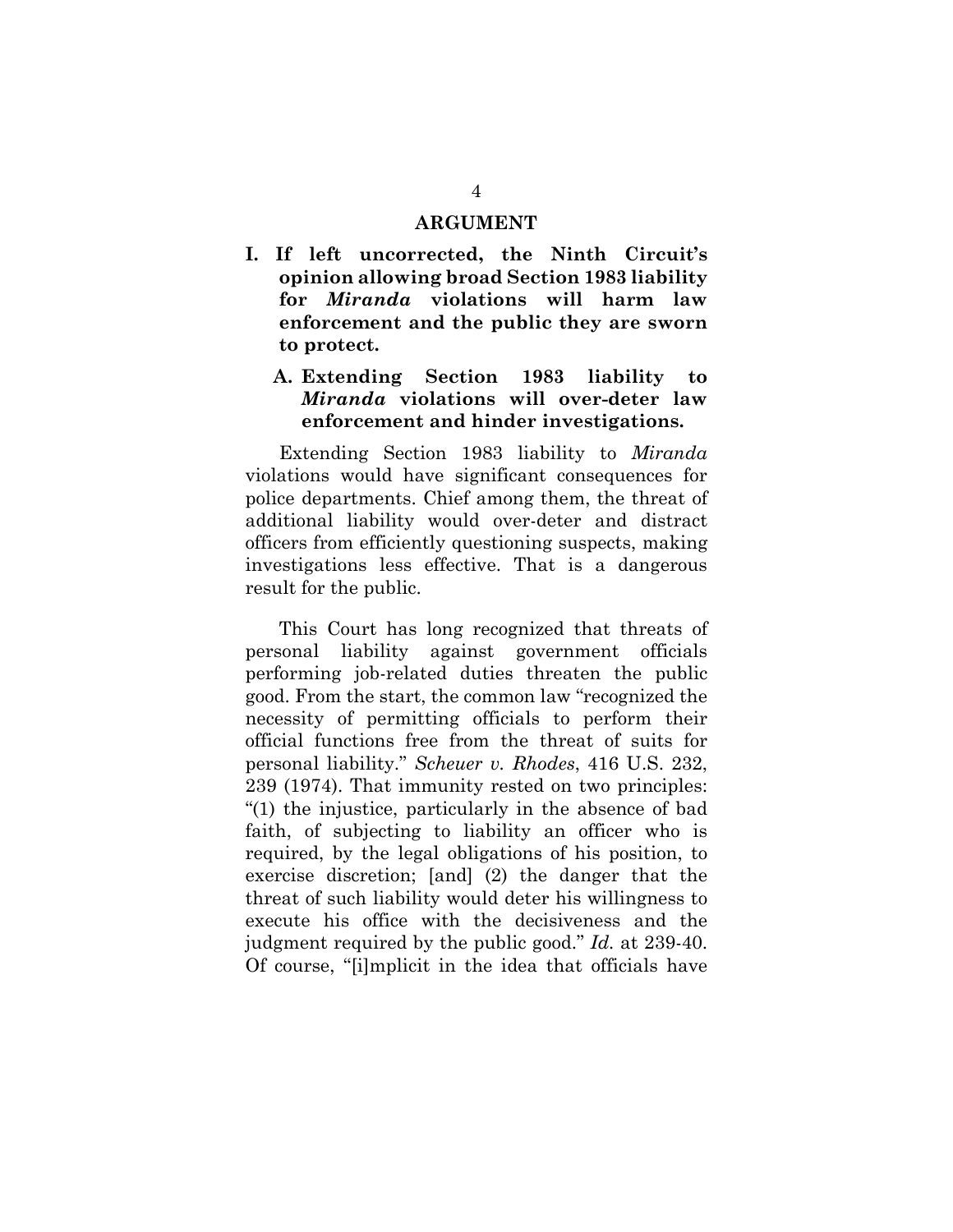some immunity" for their acts, "is a recognition that they may err." *Id.* at 242. But the entire "concept of immunity" assumes that "it is better to risk some error and possible injury from such error than not to decide or act at all." *Id.*

Yet that is what extending Section 1983 liability to *Miranda* violations would do: discourage police officers from acting effectively or from "act[ing] at all." Id. As Judge Learned Hand put it: "To submit all officials ... to the burden of a trial and to the inevitable danger of its outcome, would dampen the ardor of all but the most resolute, or the most irresponsible, in the unflinching discharge of their duties." *Barr v. Mateo*, 360 U.S. 564, 571 (1959). But it is wrong to "subject those who try to do their duty to the constant dread of retaliation." *Id.*

Ultimately, the idea of extending Section 1983 liability to *Miranda* violations stems from a misunderstanding of *Miranda.* "*Miranda* violations do not occur when the police disregard *Miranda* during interrogation, but when the tainted evidence is used against the suspect." Martin R. Gardner, *Section 1983 Actions Under* Miranda*: A Critical View of the Right to Avoid Interrogation*, 30 Am. Crim. L. Rev. 1277, 1325-26 (1993); *see infra* Section II. That means police officers are left to guess whether a prosecutor might seek to enter an unwarned statement into evidence and whether a judge might allow it in. If they guess wrong, they face liability. *See infra* Section II.

But "[p]olice officers are ill-equipped to pinch-hit for counsel, construing the murky and difficult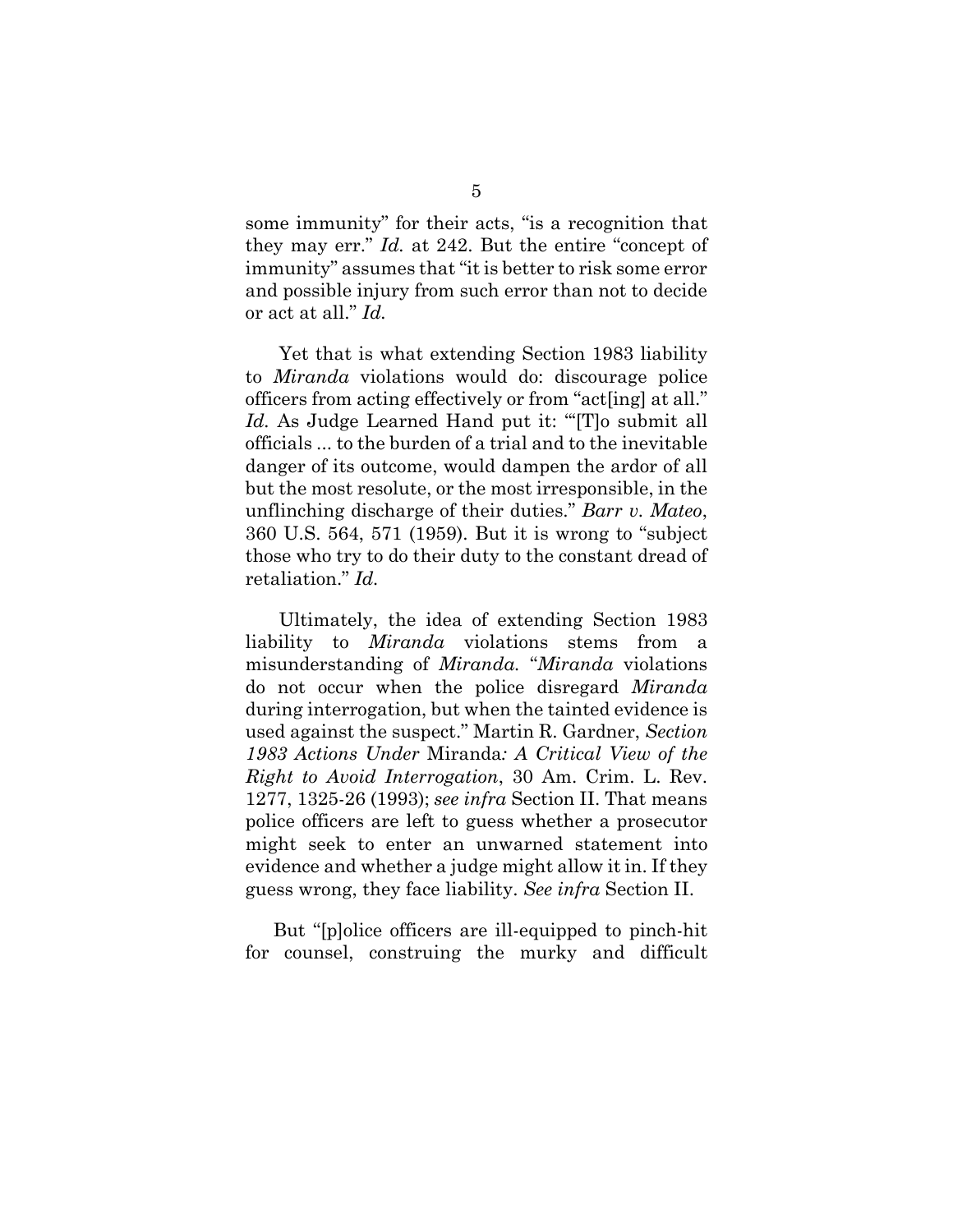questions of when 'custody' begins or whether a given unwarned statement will ultimately be held admissible." *Oregon v. Elstad*, 470 U.S. 298, 316 (1985). Determining where the lines are drawn is a difficult task—especially since caselaw has already carved out various *Miranda* exceptions. For example, traffic stops typically do not require *Miranda* warnings, even though a motorist is not free to leave until instructed by the officer and very frequently faces questioning during the stop. *See, e.g., Berkemer v. McCarty*, 468 U.S. 420, 436-38 (1984). Similarly, other non-traffic-related stops do not necessarily require *Miranda* despite involving a detention and questioning. *Id.* at 439 (in a "Terry stop," an officer "may ask the detainee a moderate number of questions to determine his identity and to try to obtain information confirming or dispelling the officer's suspicions"). And, generally, "temporary" and "nonthreatening" stops do not require *Miranda* warnings. *Maryland v. Shatzer*, 559 U.S. 98, 113 (2010). Subjecting an officer to liability because he misjudges an already "murky and difficult" situation, *Elstad*, 470 U.S. at 316, is unwarranted.

On top of that, police interact with civilians tens of millions of times in any given year. *See* Erika Harrell & Elizabeth Davis, *Contact Between Police and the Public-Statistical Tables*, Dep't of Justice (Dec. 2020), bit.ly/3j8vOCp. In 2018 alone, 61.5 million U.S. residents had at least one interaction with police. *Id.* Each interaction presents its own unique circumstances, and police officers should not be held liable for incorrectly predicting whether an unwarned statement will be admitted into evidence months or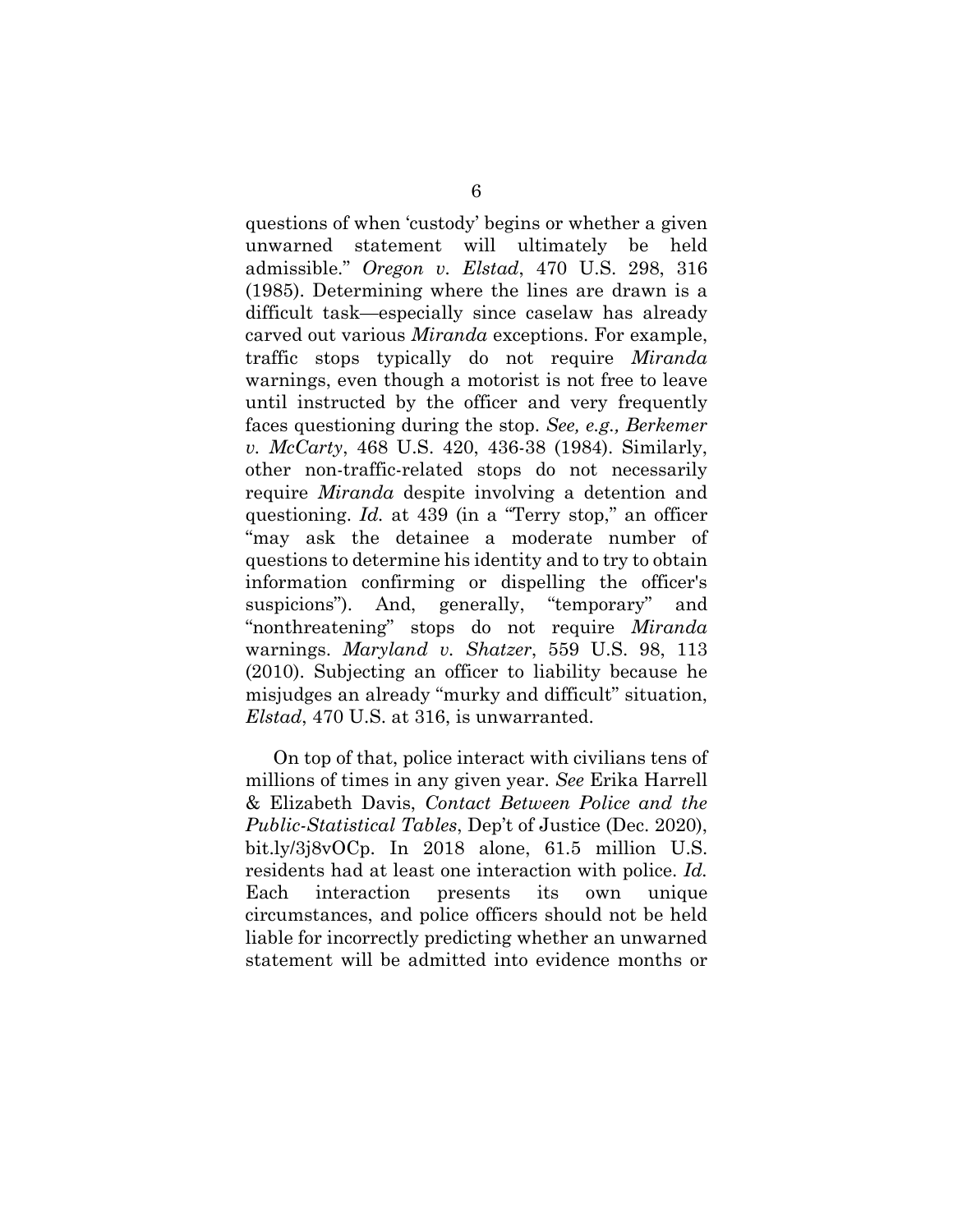years down the road. *See Elstad*, 470 U.S. at 316 ("In many cases, a breach of *Miranda* procedures may not be identified as such until long after full *Miranda* warnings are administered and a valid confession obtained."). Doing so would serve only to deter officers from carrying out effective investigations.

Thorough, effective, and efficient investigations are the heart of good police work. Yet the constant threat of personal liability threatens that work. As the number of Section 1983 suits has grown over time, *see infra* Section I.B., police officers and departments are constantly forced to seek out legal advice and exercise an over-abundance of caution. *See* Michael P. Stone & Marc Berger, *Civil Rights Liability for Intentional Violations of* Miranda *Part One: Liability Considerations*, 7 AELE Mo. L. J. 501, 508-10 (2009); Jacquelyn Kuhens, *The Newest Constitutional Right-The Right to* Miranda *Warnings,* Fed. Law Enf't. Training Ctr., bit.ly/2ZrF7WL. For example, some advisors explain that officers "will need to be even more careful" than in the past. Kuhens, *supra*, at 2. Others even recommend that officers stop an investigation and "seek the advice from the agency's legal advisors and from prosecutors on how to proceed." Stone & Berger, *supra,* at 509.

Those incentives can be counterproductive for investigations. Forcing officers to constantly seek legal advice and exercise an over-abundance of caution will slow the investigative process and increase its cost, while lowering its effectiveness. Indeed, they may encourage officers to be overly timid with their investigative techniques. Fearing even the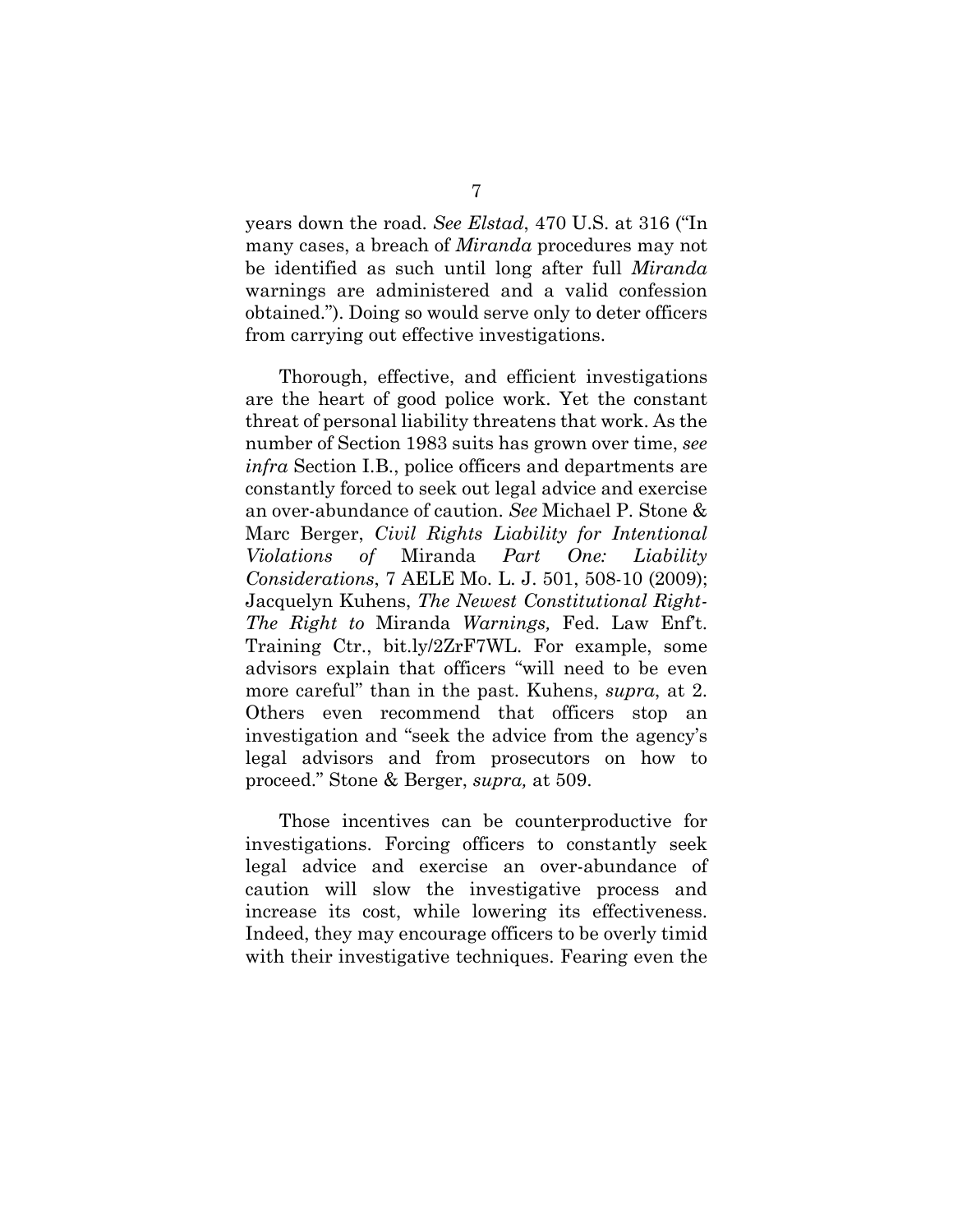potential for liability, officers may "refrain from acting, may delay their actions, may become formalistic by seeking to 'build a record' with which subsequently to defend their actions, or may substitute 'safe' actions for riskier, but socially more desirable, actions." Theodore Eisenberg & Stewart Schwab, *The Reality of Constitutional Tort Litigation*, 72 Cornell L. Rev. 641, 652 (1987) (citation omitted). That makes sense, given that it can often be unclear whether a suspect is "in custody" for purposes of *Miranda.* Instead of focusing on effective questioning and fact-finding, fear of liability may distract officers, causing them to over-analyze whether or not the suspect believes he is in custody. Indeed, the mere possibility of a different perspective could spark an expensive lawsuit. Thus, instead of taking immediate action when necessary, officers fearing "the prolonged agony of being sued" might delay critical interrogations to wait for further instruction from legal advisors. Stone & Berger, *supra*, at 510. Similarly, they might avoid an interrogation in the first place, "foregoing the possibility of immediately exonerating the suspect or gathering legally admissible evidence indirectly useful in convicting the suspect." Gardner, *supra*, at 1326. Increased liability would therefore incapacitate police officers, their departments, and the victims of crime who depend on them.

Ultimately, extending new liability does more harm than good. It threatens effective, efficient, and proper investigations. Police officers "should be free to exercise their duties unembarrassed by the fear of damage suits" for *Miranda* violations—suits "which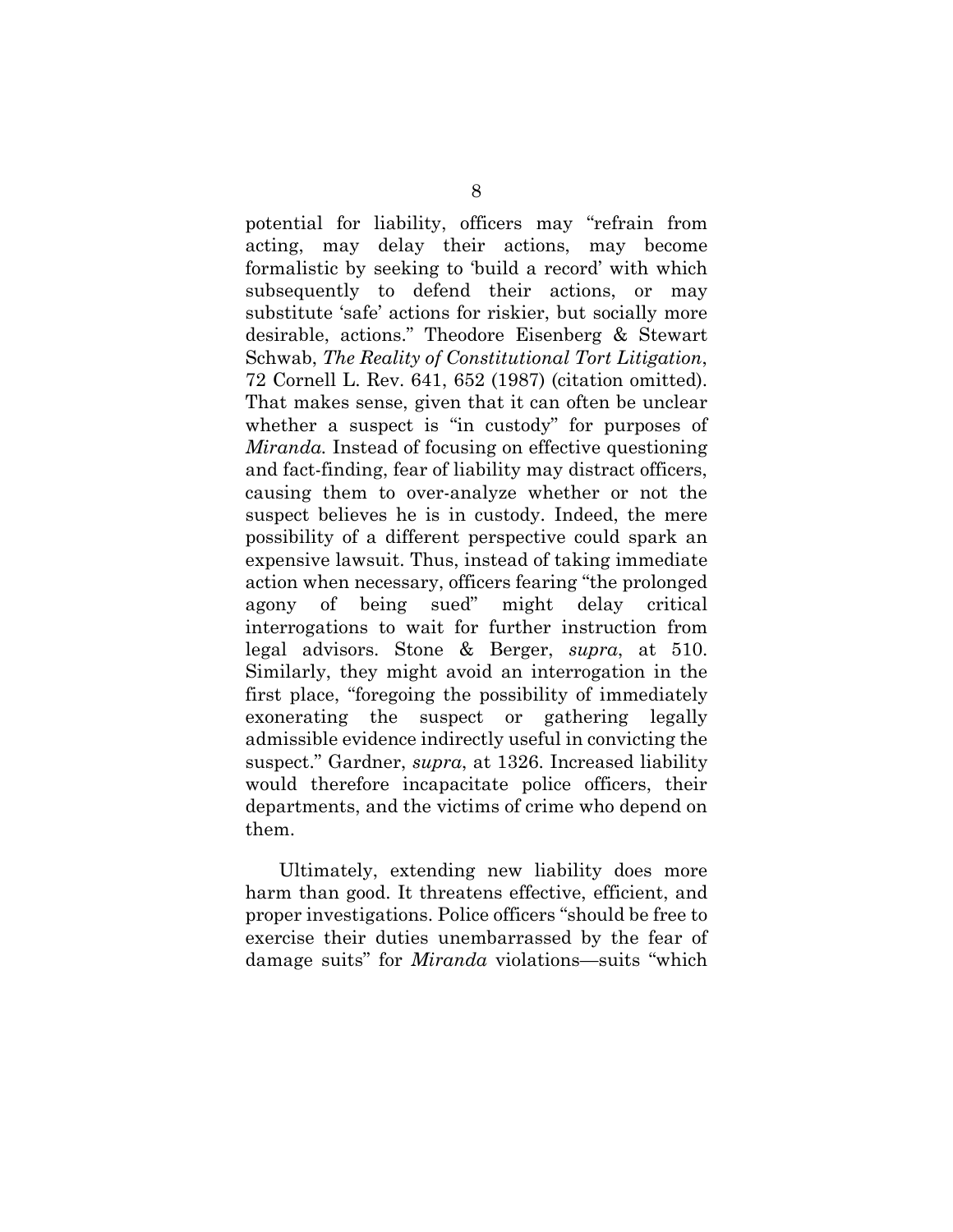would consume time and energies which would otherwise be devoted to governmental service and the threat of which might appreciably inhibit the fearless, vigorous, and effective administration of policies of government." *Mateo*, 360 U.S. at 571.

#### **B. Extending Section 1983 liability to**  *Miranda* **violations will overwhelm police budgets and hinder departments' ability to recruit and retain quality officers.**

Extending liability to *Miranda* violations would also increase costs to police departments and the municipalities that indemnify them. Those costs would, in turn, reduce vital department resources and discourage talented candidates from joining and staying on the force.

Section 1983 suits can "absorb undue shares of public budgets." Eisenberg & Schwab, *supra*, at 650. Municipalities usually indemnify their officers for jobrelated actions. Such policies are often "needed to allay employees' 'fear of personal liability' for actions they may take in the line of duty [which may] 'tend to intimidate all employees, impede creativity and stifle initiative and decisive action.'" *Id.* at 652 n.59 (quoting Attorney General Ed Meese III). Those suits drain local government resources in three primary ways: (1) "cities spend inordinate amounts of money to satisfy judgments," (2) "cities must pay the prevailing plaintiff's legal fees," and (3) liability insurance premiums skyrocket. *Id.* at 650-51. Opening yet another avenue of liability—as the Ninth Circuit does—will increase the already overwhelming costs that municipalities bear for Section 1983 suits.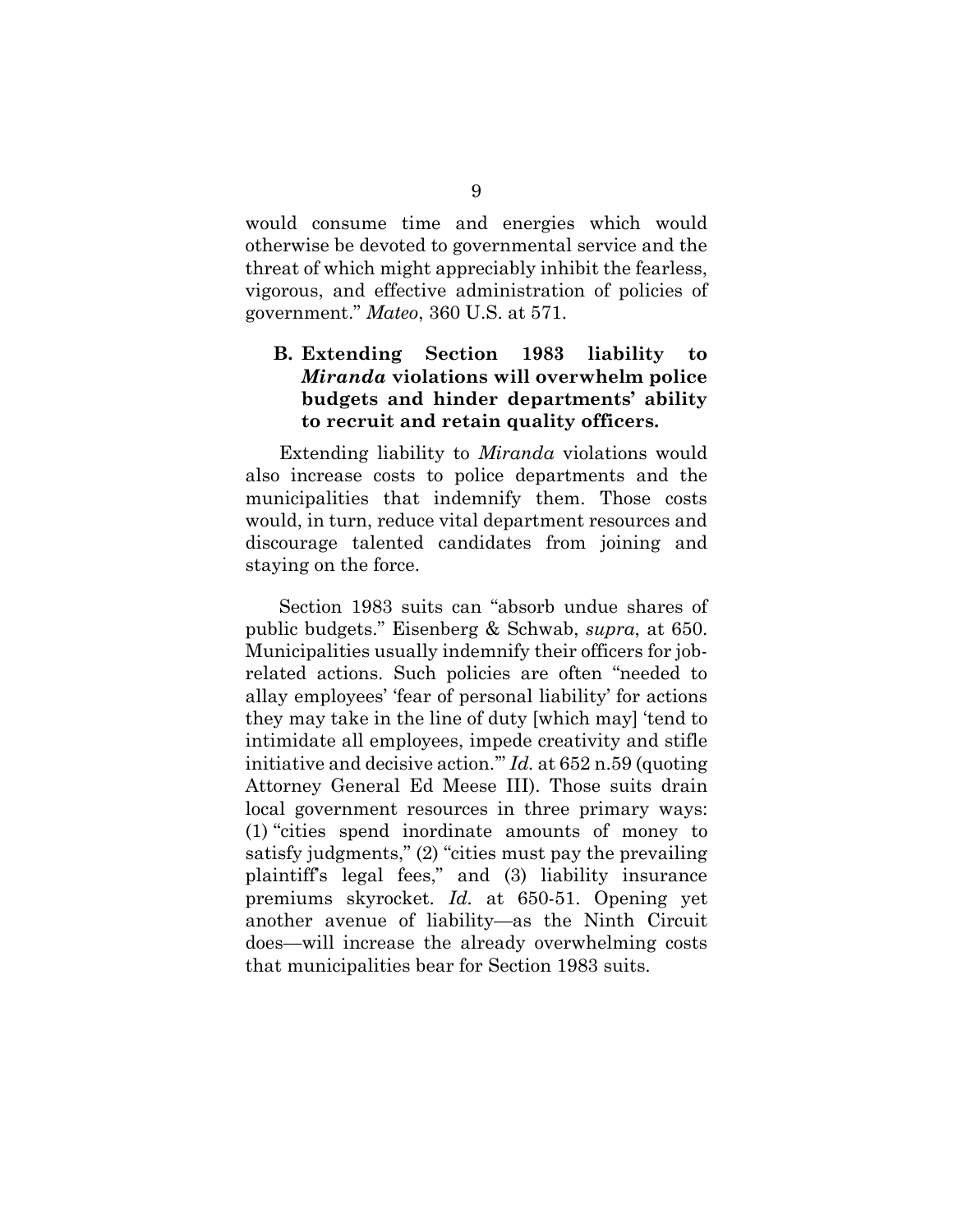This Court has previously emphasized the threat of depleting law enforcement resources when considering whether to extend Section 1983 liability to new categories. For example, in *Briscoe v. Lahue*, 460 U.S. 325, 343 (1983), the Court declined to extend liability to police officers who act as witnesses in part because it would "impose significant burdens on ... law enforcement resources." Not only must officers and their departments each retain counsel, but "[p]reparation for trial, and the trial itself, [] require[s] the time and attention of the defendant officials, to the detriment of their public duties." *Newton v. Rumery*, 480 U.S. 386, 395-96 (1987).

On top of that, "[m]any [1983 suits] are marginal and some are frivolous." *Id.* at 395. "Yet even when the risk of ultimate liability is negligible, the burden of defending such lawsuits is substantial." *Id.* Litigation can last for years, even when it is ultimately meritless. "This diversion of officials from their normal duties and the inevitable expense of defending even unjust claims is distinctly not in the public interest." *Id.* at 396. Indeed, "protect[ing] public officials from the burdens of defending such unjust claims," "further[s] th[e] ... public interest." *Id.*

Current data on police-related lawsuits across the country confirms these likely adverse impacts. Section 1983 lawsuits have "exploded over the past 40 years." Philip M. Stinson Sr. & Steven L. Brewer Jr., *Federal Civil Rights Litigation Pursuant to 42 U.S.C. §1983 as a Correlate of Police Crime*, 30 Crim. Just. Pol'y Rev. 223, 227 (2019); *see also* United States Courts*, Over Two Decades, Civil Rights Cases Rise 27 Percent* (June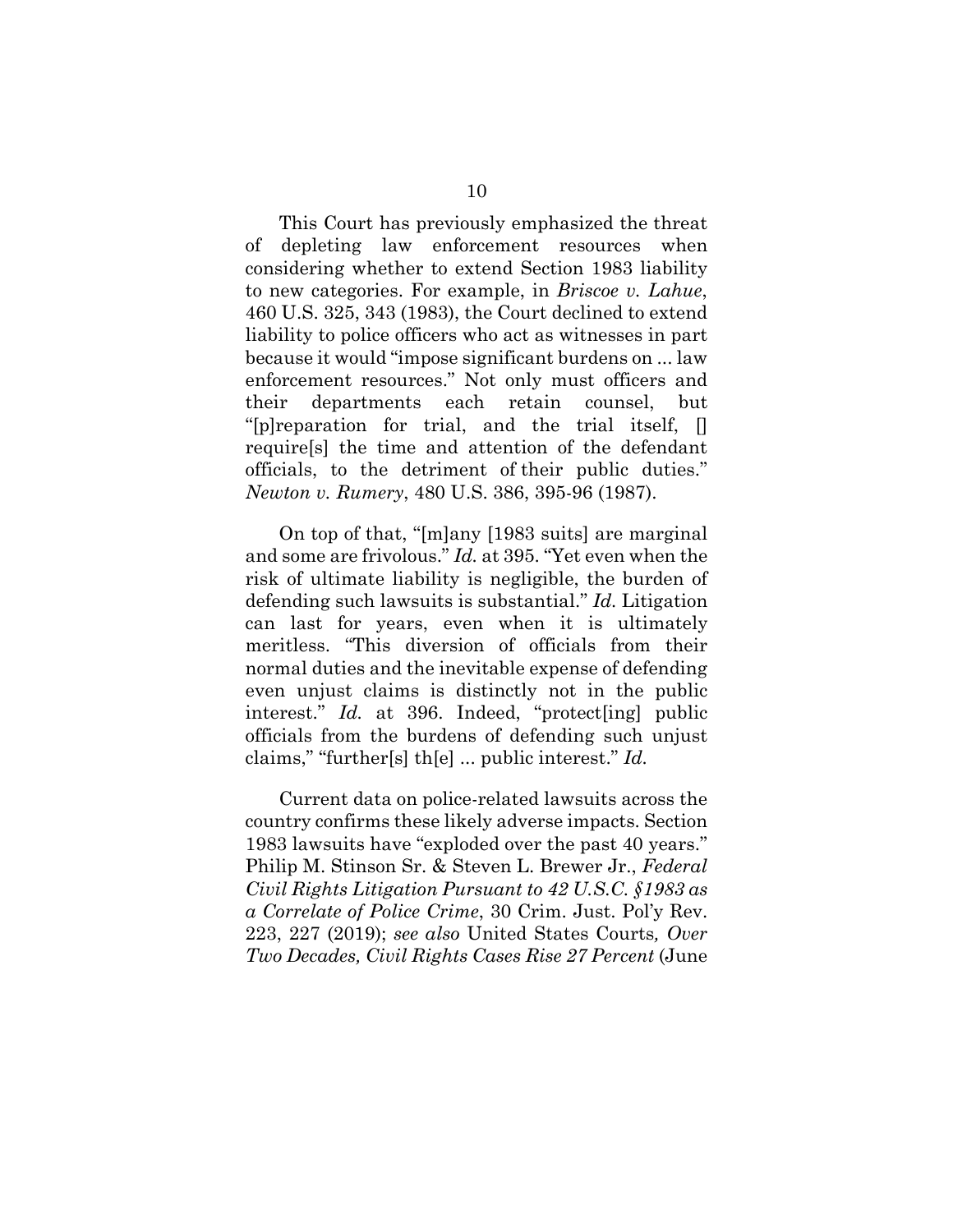9, 2014), bit.ly/3CigWc9. Although it is difficult to "accurately determine the extent of litigation against the police" due to lack of official statistics, "[r]ecent estimates suggest that approximately 30,000 police misconduct lawsuits are filed each year in state and federal courts against police officers, their employing agencies, and municipalities." Stinson & Brewer, *supra*, at 226. And the cost to litigate or settle those suits is astonishing. Over the past ten years, Los Angeles alone has spent close to 330 million dollars on police settlements. Amelia Thomson-DeVeaux, Laura Bronner & Damini Sharma, *Cities Spend Millions on Police Misconduct Every Year. Here's Why It's So Difficult to Hold Departments Accountable*, FiveThirtyEight (Feb. 22, 2021), 53eig.ht/3BcHni5. Thus, as new roads of civil liability open, police departments have access to fewer and fewer resources from the overburdened municipalities that fund them.

Moreover, extending liability to *Miranda* violations would hinder a department's ability to attract and retain quality officers. *See Harlow v. Fitzgerald*, 457 U.S. 800, 814 (1982) (explaining that extensive liability imposes social costs, including "the deterrence of able citizens from acceptance of public office."). According to one estimate, more than a quarter of police officers have been sued at least once. Larry K. Gaines, Victor E. Kappeler, & Zachary A. Powell, Policing in America 341 (9th ed. 2021). And due to the sheer number of police interactions, Section 1983 lawsuits for *Miranda* violations "'could be expected with some frequency.'" *Briscoe*, 460 U.S. at 343. The threat of additional lawsuits thus adds additional risks to an already-risky job. Those risks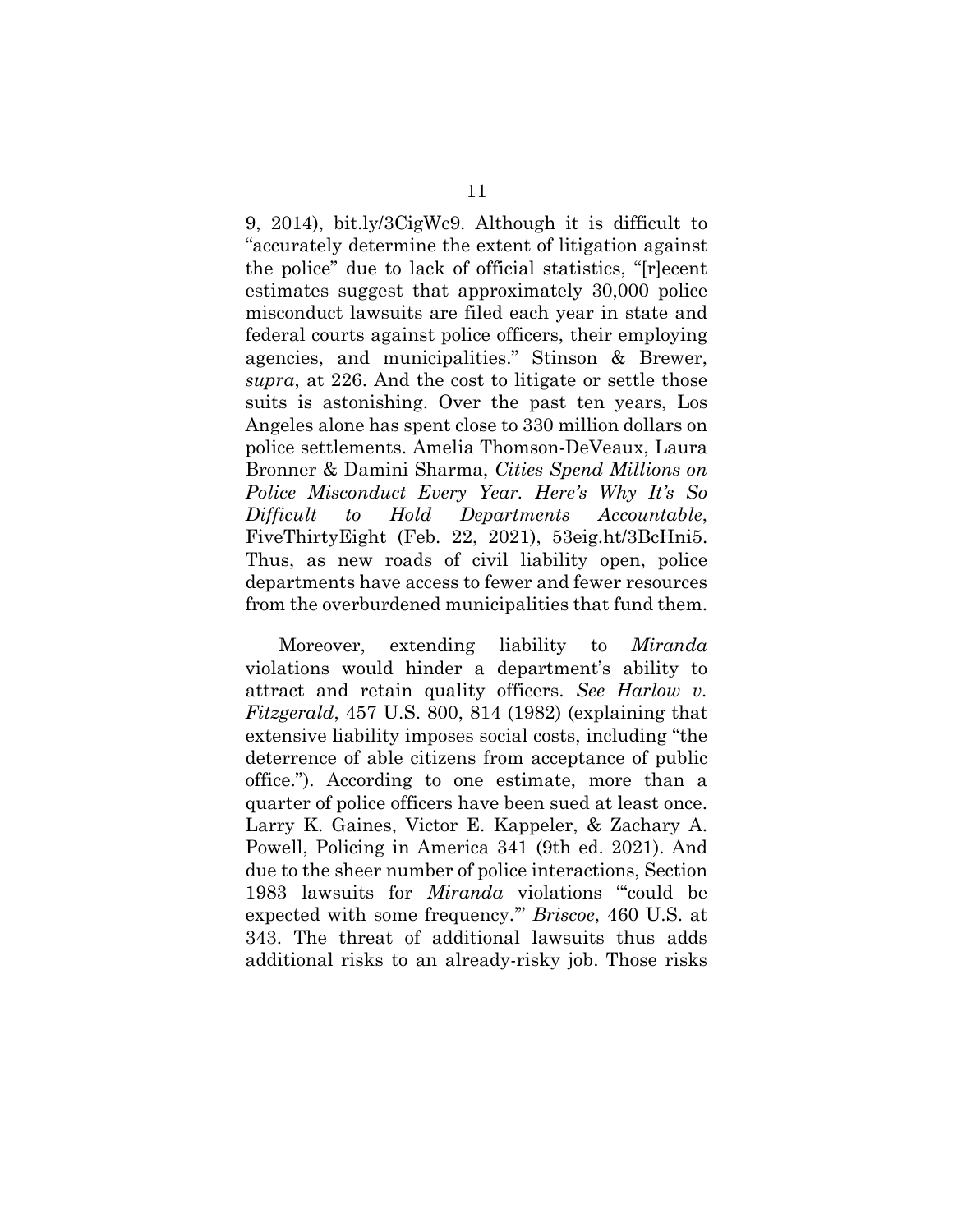may, in turn, discourage talented individuals from joining the force in the first place and deter good officers from staying on.

In short, allowing the decision below to stand would force substantial financial burdens on already overwhelmed police departments and municipalities. Those costs are especially unnecessary given the serious, effective, and less-burdensome remedy already available—the exclusion of un-*Mirandized*  statements at trial. *See infra* Section II.

#### **II. Exclusion is a "complete and sufficient" remedy for** *Miranda* **violations.**

Traditionally, police officers are not subject to Section 1983 damages claims simply because they failed to give a *Miranda* warning. Rather, this Court has provided that the exclusion of unwarned statements from a criminal trial is a "complete and sufficient remedy" for any such violation. *Patane*, 542 U.S. at 641-42 (plurality op.) (citation omitted). Yet under the Ninth Circuit's approach, not only would an officer's failure to warn require the exclusion of valuable evidence at trial, but the officer could also be held liable for money damages. That conclusion is untenable.

This Court "established the *Miranda* exclusionary rule as a prophylactic measure to prevent violations of the right protected by the text of the Self– Incrimination Clause—the admission into evidence in a criminal case of confessions obtained through coercive custodial questioning." *Chavez*, 538 U.S. at 772 (plurality op.). Although *Miranda*'s exclusionary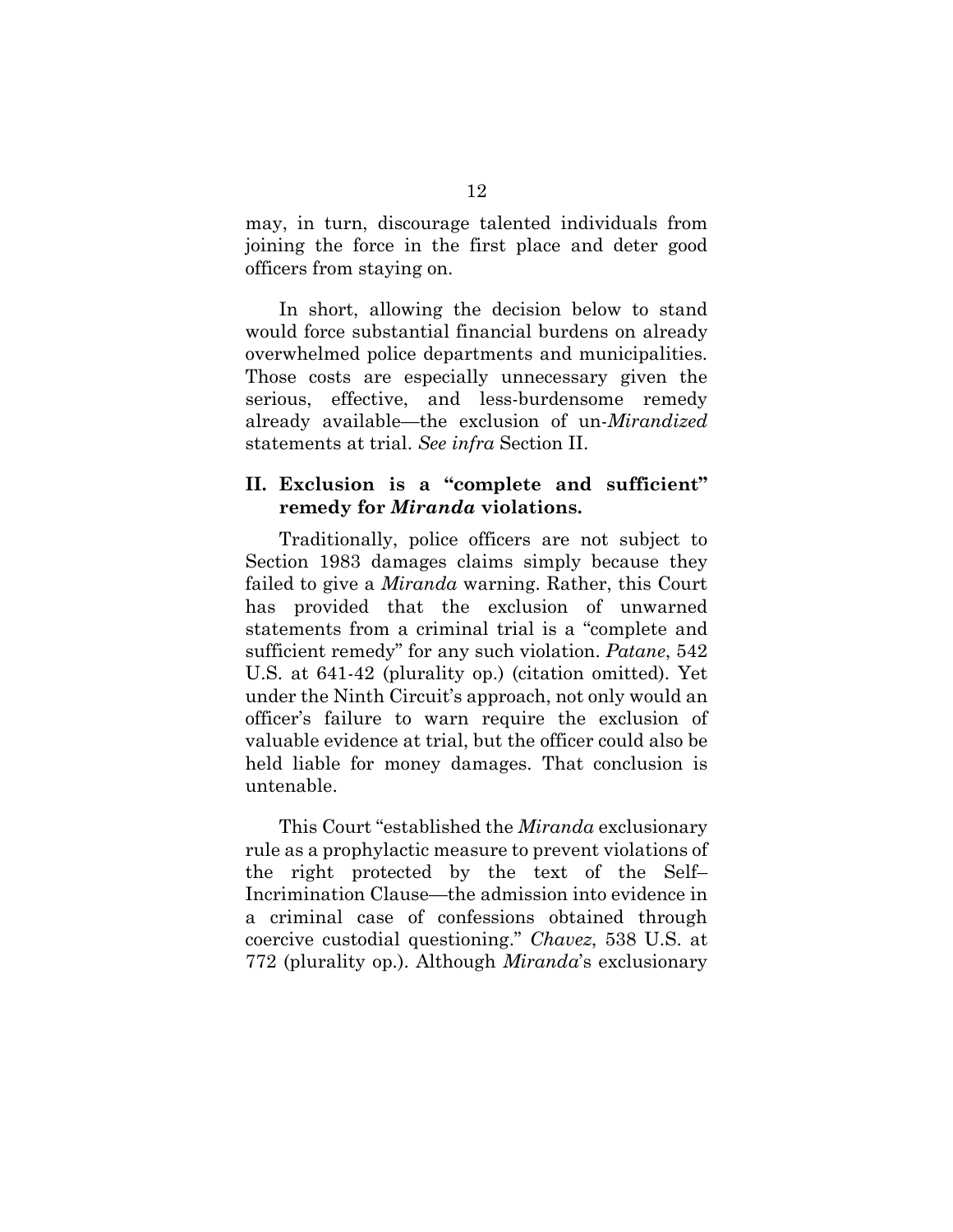rule is an important prophylactic "[r]ule[] designed to safeguard a constitutional right," it is not a "constitutional right itself." *Id.* at 772. It thus "cannot be grounds for a § 1983 action." *Id.* Only a freestanding "right[] . . . secured by the Constitution," 42 U.S.C. § 1983, can supply the basis for such an action.

Simply put, *Miranda* is a "rule of exclusion." *Chavez*, 538 U.S. at 790 (Kennedy, J., concurring in part and dissenting in part). It thus follows that "police do not violate a suspect's constitutional rights (or the *Miranda* rule) by negligent or even deliberate failures to provide the suspect with the full panoply of warnings prescribed by *Miranda*." *Patane*, 542 U.S. at 641 (plurality op.). Instead, "[p]otential violations occur, if at all, only upon the admission of unwarned statements into evidence at trial." *Id.* "[A]t that point, '[t]he exclusion of unwarned statements ... is a complete and sufficient remedy' for any perceived *Miranda* violation." *Id.* at 641-42; *see also Chavez,* 538 U.S. at 790 (Kennedy, J., concurring in part and dissenting in part) ("The exclusion of unwarned statements ... is a complete and sufficient remedy."). Police officers simply do not violate a suspect's right against self-incrimination by failing to give a *Miranda*  warning.

Nor do police control when improperly obtained statements are admitted into evidence. As one scholar has explained, "if *Miranda* violations are considered violations of the privilege against self-incrimination, a § 1983 remedy appears conceptually impossible." Gardner, *supra*, 1327. "Potential [*Miranda*] violations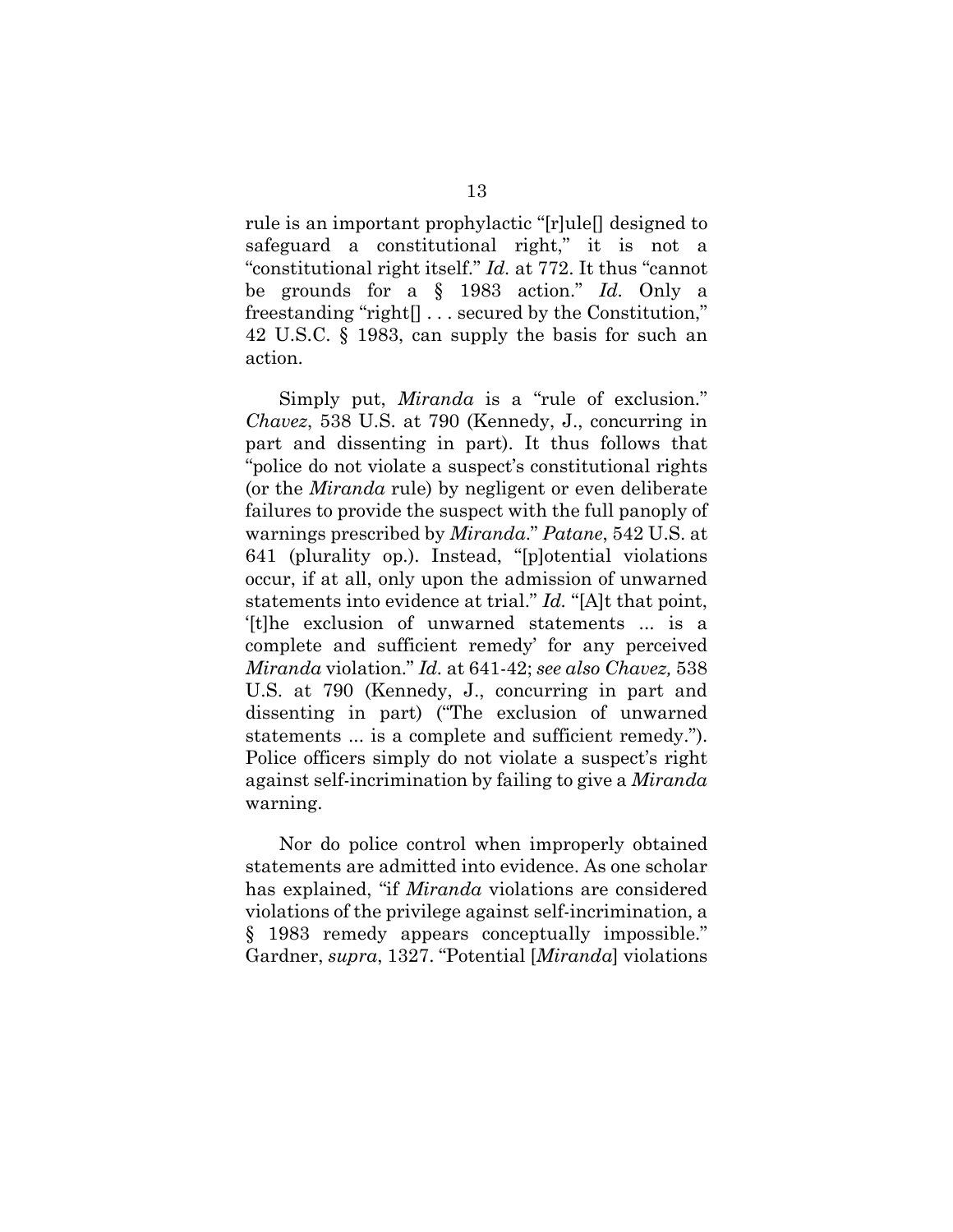occur … only upon the admission of unwarned statements into evidence at trial." *Patane*, 542 U.S. at 641-42 (plurality op.). Accordingly, police officers are not—as the Ninth Circuit concluded—the proximate cause of a statement's admission at trial. *See* Pet. 28; Pet. App. 21a. Instead, "prosecutors or judges are the primary offenders of a suspect's rights." Gardner, *supra*, 1327. Statements obtained by police pass through two separate filters before they are used against a defendant in trial: (1) the prosecutor with discretion to seek admission of evidence; and (2) the trial judge with the duty to exclude any improperly obtained statements. Both are intervening acts, rendering it impossible for police officers to proximately cause the improper admission of un-*Mirandized* statements.

Extending liability to police officers "as indirect participants in such violations" is "unsound" for that reason. Gardner, *supra*, 1327. Indeed, hinging liability on the subsequent erroneous use of evidence is "untenable." *Id.* "To find that the police knew or should have known that their eliciting of a *Miranda*tainted statement would eventually be erroneously used against the suspect is to suggest that the police should foresee the erroneous actions of prosecutors or judges." *Id.*; *see also, e.g.*, *Duncan v. Nelson*, 466 F.2d 939, 942 (7th Cir. 1972) (rejecting as "untenable" liability for officers who obtained confession in violation of *Miranda* because officers could not "foresee that the trial judge would erroneously admit th[e] unlawful confession"; "act of the trial judge in admitting the confession was a superseding,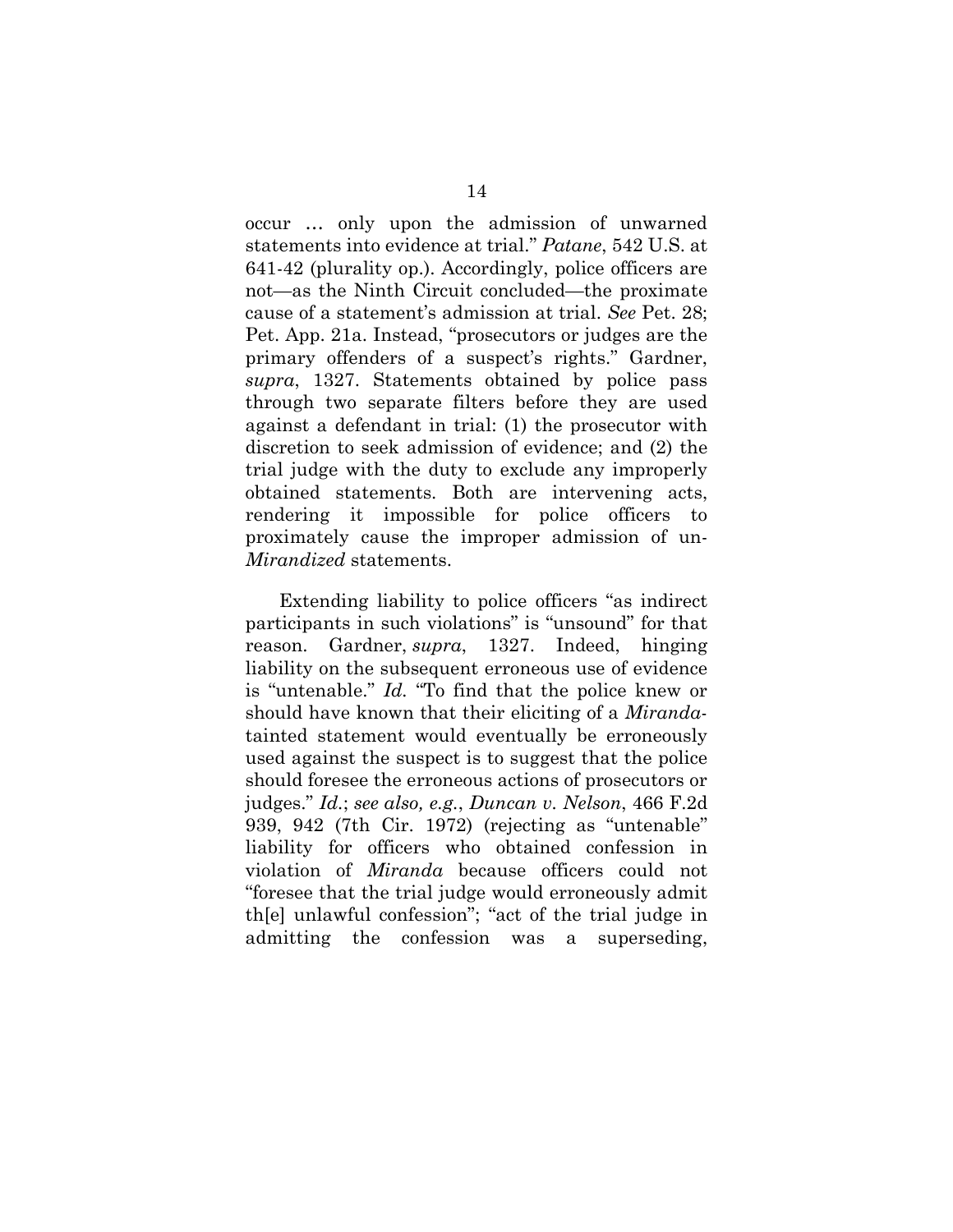intervening cause for which the defendants cannot be held liable").

At bottom, "*Miranda* is a procedural safeguard and the remedy for its violation is exclusion, not a § 1983 action." Pet. App. 95(a) (Bumatay, J., dissenting from denial of rehearing en banc). This is an important distinction, and the Court should grant the petition to reinforce it. Such a distinction "provides the necessary breathing space for law enforcement to investigate imminent threats to the public safety while protecting the civil liberties of those who stand trial for criminal offenses." Pet. 33. Given the added social costs to the public, and in light of the "complete and sufficient remedy" that *Miranda*'s exclusionary rule already provides, *Patane*, 542 U.S. at 641-42 (plurality op.), the expansion of Section 1983 liability cannot be justified.

#### **CONCLUSION**

For these reasons, the Court should grant the petition and reverse the decision below.